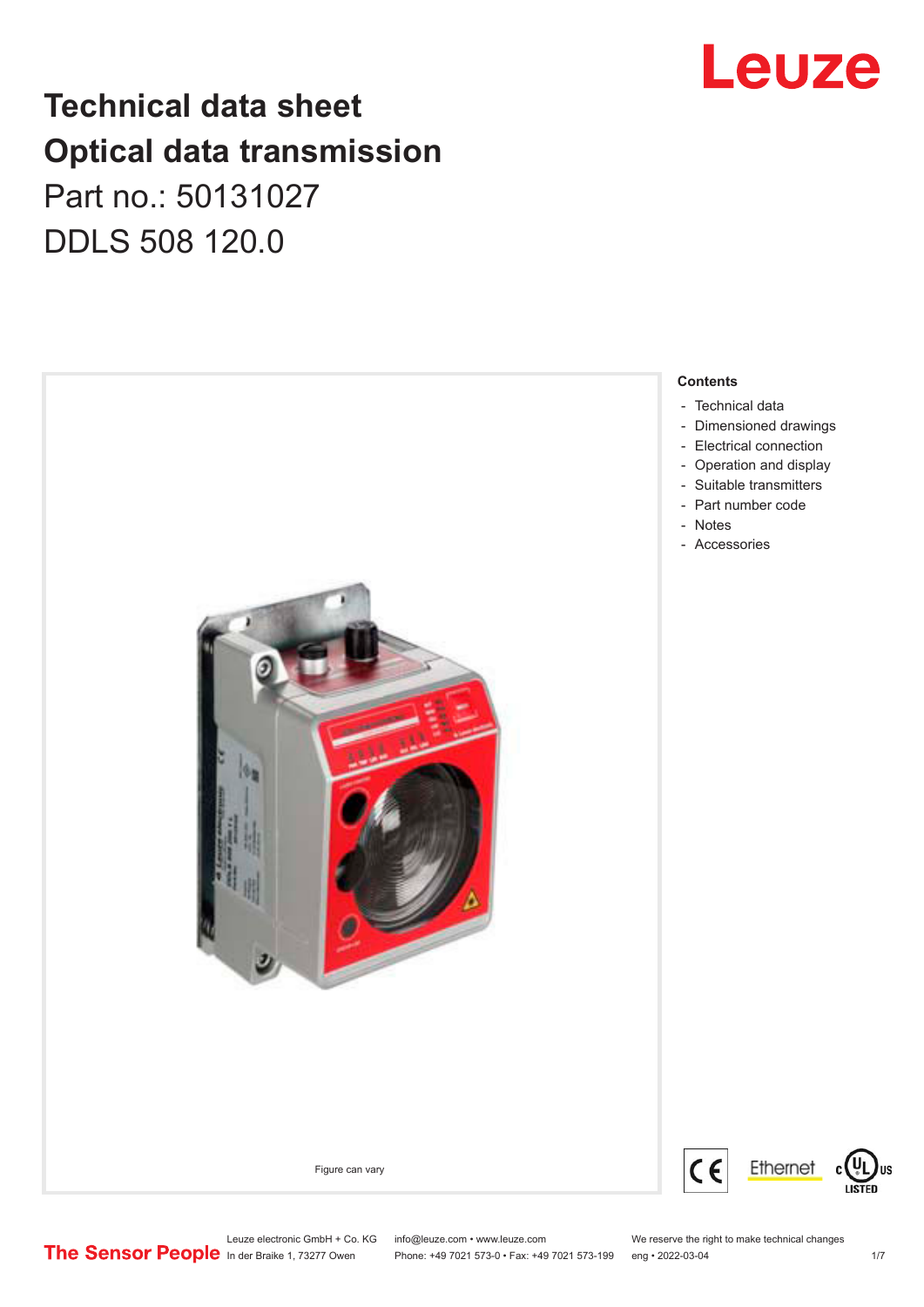## <span id="page-1-0"></span>**Technical data**

# **Leuze**

| <b>Basic data</b>                              |                                   |
|------------------------------------------------|-----------------------------------|
| <b>Series</b>                                  | <b>DDLS 500</b>                   |
| <b>Optical data</b>                            |                                   |
| <b>Working range</b>                           | 100  120,000 mm                   |
| <b>Light source</b>                            | Laser                             |
| <b>Transmission frequency</b>                  | F <sub>0</sub>                    |
| Usable opening angle transmitter               | 1 <sup>°</sup>                    |
| <b>Electrical data</b>                         |                                   |
| Performance data                               |                                   |
| Supply voltage U <sub>p</sub>                  | 18  30 V, DC                      |
|                                                |                                   |
| <b>Inputs</b>                                  |                                   |
| Number of digital switching inputs             | 1 Piece(s)                        |
| Outputs                                        |                                   |
| Number of digital switching outputs 1 Piece(s) |                                   |
|                                                |                                   |
| <b>Interface</b>                               |                                   |
| <b>Type</b>                                    | Ethernet, PROFIsafe over PROFINET |
|                                                |                                   |
| <b>Ethernet</b>                                |                                   |
| <b>Transmission speed</b>                      | 100 Mbit/s                        |
| <b>Connection</b>                              |                                   |
| <b>Number of connections</b>                   | 2 Piece(s)                        |
|                                                |                                   |
| <b>Connection 1</b>                            |                                   |
| <b>Type of connection</b>                      | Connector                         |
| <b>Designation on device</b>                   | <b>POWER</b>                      |
| <b>Thread size</b>                             | M12                               |
| Type                                           | Male                              |
| No. of pins<br>Encoding                        | $5 - pin$<br>A-coded              |
|                                                |                                   |
| <b>Connection 2</b>                            |                                   |
| <b>Type of connection</b>                      | Connector                         |
| <b>Designation on device</b>                   | <b>BUS</b>                        |
| <b>Thread size</b>                             | M <sub>12</sub>                   |
| Type                                           | Female                            |
| No. of pins                                    | 4-pin                             |
| Encoding                                       | D-coded                           |

| Dimension (W x H x L)                                                 | 100 mm x 156 mm x 99.5 mm |
|-----------------------------------------------------------------------|---------------------------|
| <b>Housing material</b>                                               | Metal                     |
| Net weight                                                            | 1,185q                    |
| <b>Operation and display</b>                                          |                           |
| Type of display                                                       | Bar graph                 |
|                                                                       | LED                       |
| <b>Environmental data</b>                                             |                           |
| Ambient temperature, operation                                        | $-550 °C$                 |
| Ambient temperature, storage                                          | $-35$ 70 °C               |
| <b>Certifications</b>                                                 |                           |
| Degree of protection                                                  | IP 65                     |
| <b>Certifications</b>                                                 | c UL US                   |
| Test procedure for EMC in accordance EN 1000-6-4                      |                           |
| with standard                                                         | EN 61000-6-2              |
| Test procedure for noise in accordance EN 60068-2-64<br>with standard |                           |
| Test procedure for oscillation in<br>accordance with standard         | EN 60068-2-6              |
| Test procedure for shock in<br>accordance with standard               | EN 60068-2-27             |
|                                                                       |                           |
| Classification                                                        |                           |
| <b>Customs tariff number</b>                                          | 85365019                  |
| <b>ECLASS 5.1.4</b>                                                   | 19039001                  |
| <b>ECLASS 8.0</b>                                                     | 19179090                  |
| <b>ECLASS 9.0</b>                                                     | 19179090                  |
| <b>ECLASS 10.0</b>                                                    | 19179090                  |
|                                                                       | 19179090                  |
| <b>ECLASS 11.0</b>                                                    |                           |
| <b>ECLASS 12.0</b>                                                    | 19179090                  |
| <b>ETIM 5.0</b>                                                       | EC000515                  |
| <b>ETIM 6.0</b>                                                       | EC000515                  |

Leuze electronic GmbH + Co. KG info@leuze.com • www.leuze.com We reserve the right to make technical changes ln der Braike 1, 73277 Owen Phone: +49 7021 573-0 • Fax: +49 7021 573-199 eng • 2022-03-04 2/7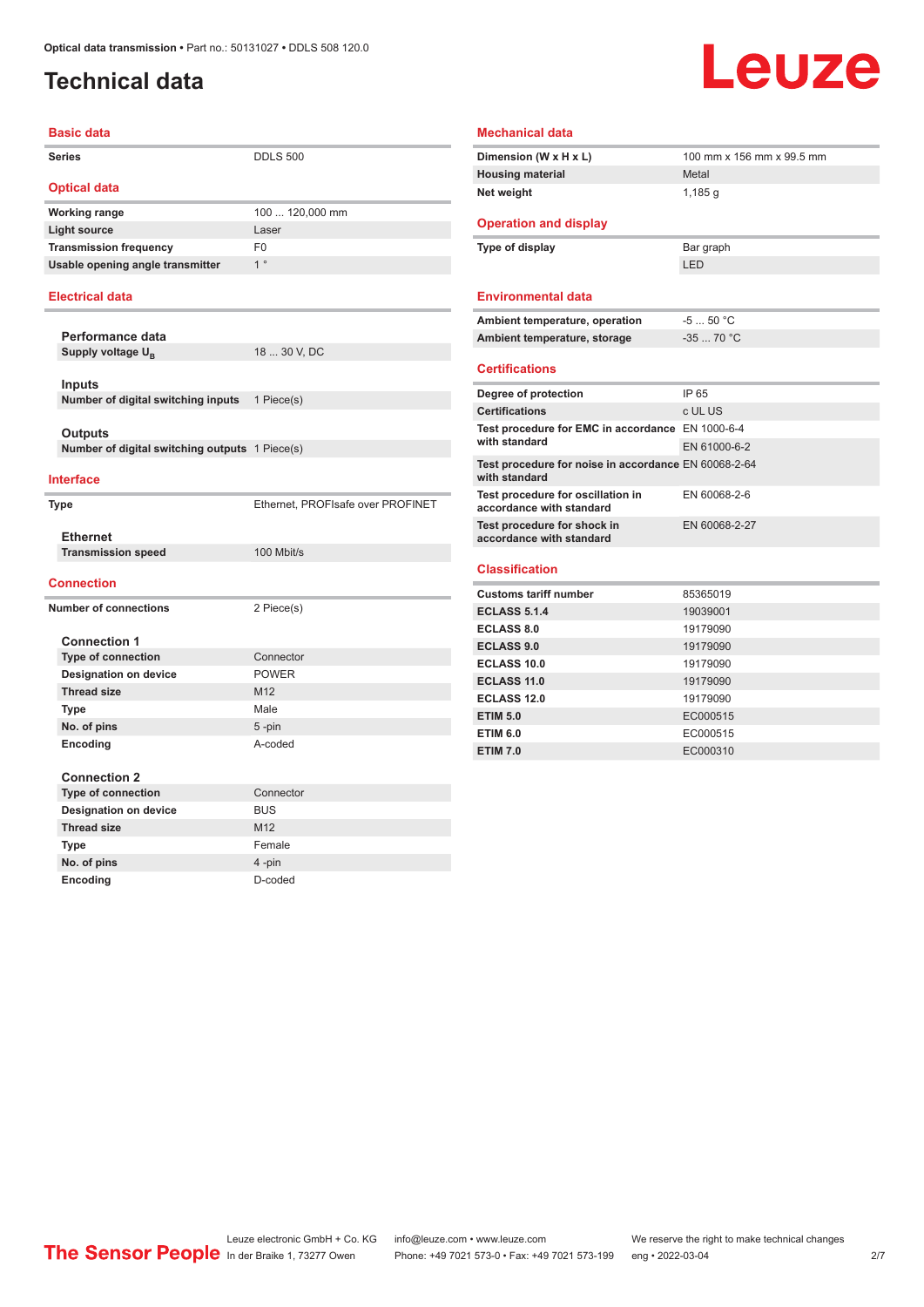## <span id="page-2-0"></span>**Dimensioned drawings**

All dimensions in millimeters







- A Middleaxis Transmitter
- B Center axis of transmitter and receiver
- C Center axis of receiver

Leuze

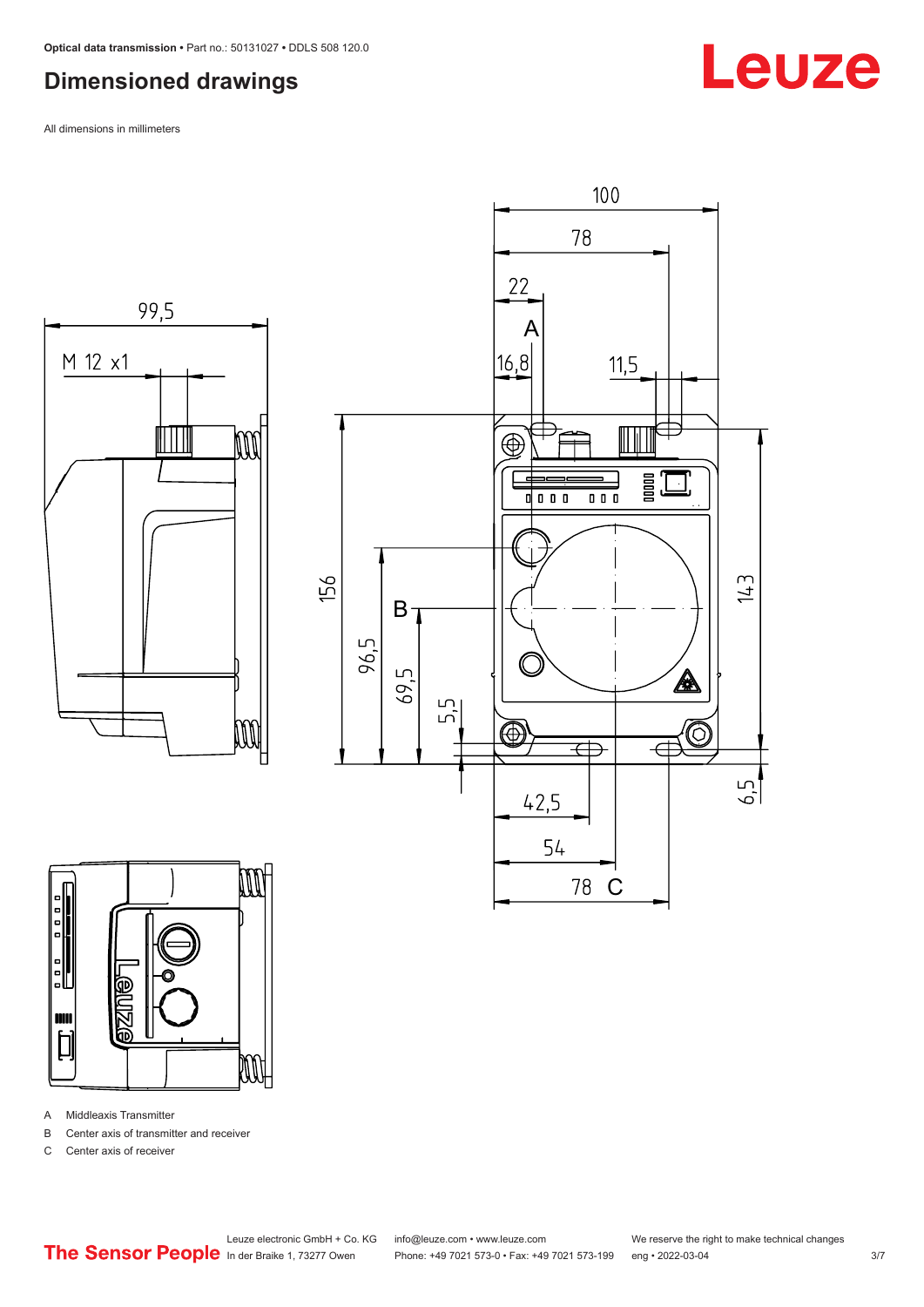## <span id="page-3-0"></span>**Electrical connection**

| <b>Connection 1</b> | <b>POWER</b>   |
|---------------------|----------------|
| <b>Function</b>     | Signal IN      |
|                     | Signal OUT     |
|                     | Voltage supply |
| Type of connection  | Connector      |
| <b>Thread size</b>  | M12            |
| <b>Type</b>         | Male           |
| <b>Material</b>     | Metal          |
| No. of pins         | $5$ -pin       |
| Encoding            | A-coded        |

### **Pin Pin assignment**

| и              | <b>VIN</b>       |  |
|----------------|------------------|--|
| $\overline{2}$ | IO <sub>1</sub>  |  |
| 3              | <b>GND</b>       |  |
| $\overline{4}$ | IO <sub>2</sub>  |  |
| 5              | <b>FE/SHIELD</b> |  |



### **Connection 2 BUS**

|  |  | I |
|--|--|---|
|  |  |   |

| <b>Function</b>           | <b>BUS IN</b> |
|---------------------------|---------------|
| <b>Type of connection</b> | Connector     |
| <b>Thread size</b>        | M12           |
| <b>Type</b>               | Female        |
| <b>Material</b>           | Metal         |
| No. of pins               | 4-pin         |
| Encoding                  | D-coded       |

| Pin | <b>Pin assignment</b> |  |
|-----|-----------------------|--|
|     | TD+                   |  |
|     | $RD+$                 |  |
|     | TD-                   |  |
|     | RD-                   |  |

## **Operation and display**

| LED                     |            | <b>Display</b>           | <b>Meaning</b>                                    |
|-------------------------|------------|--------------------------|---------------------------------------------------|
| 1                       | <b>AUT</b> | Off                      | Operating mode not active                         |
|                         |            | Green, continuous light  | Operating mode 'Automatic'                        |
| $\overline{2}$          | <b>MAN</b> | Off                      | Operating mode not active                         |
|                         |            | Green, continuous light  | Operating mode 'Manual'                           |
| 3                       | <b>ADJ</b> | Off                      | Operating mode not active                         |
|                         |            | Green, continuous light  | Operating mode 'Adjust'                           |
| $\overline{\mathbf{4}}$ | <b>LAS</b> | Off                      | Operating mode not active                         |
|                         |            | Green, continuous light  | Operating mode 'Alignment-laser mounting support' |
| 5                       | <b>LLC</b> | Off                      | Operating mode not active                         |
|                         |            | Green, continuous light  | LLC without interruption                          |
|                         |            | Red, continuous light    | LLC interrupted at least once                     |
| 6                       | <b>PWR</b> | Off                      | No supply voltage                                 |
|                         |            | Green, flashing          | Device ok, initialization phase                   |
|                         |            | Green, continuous light  | Data transmission active                          |
|                         |            | Red, flashing            | Data transmission interrupted                     |
|                         |            | Red, continuous light    | Device error                                      |
| 7                       | <b>TMP</b> | Off                      | Operating temperature OK                          |
|                         |            | Orange, continuous light | Operating temperature critical                    |

|                                                      | Leuze electronic GmbH + Co. KG info@leuze.com • www.leuze.com  | We reserve the right to make technical changes |     |
|------------------------------------------------------|----------------------------------------------------------------|------------------------------------------------|-----|
| <b>The Sensor People</b> In der Braike 1, 73277 Owen | Phone: +49 7021 573-0 • Fax: +49 7021 573-199 eng • 2022-03-04 |                                                | 4/7 |

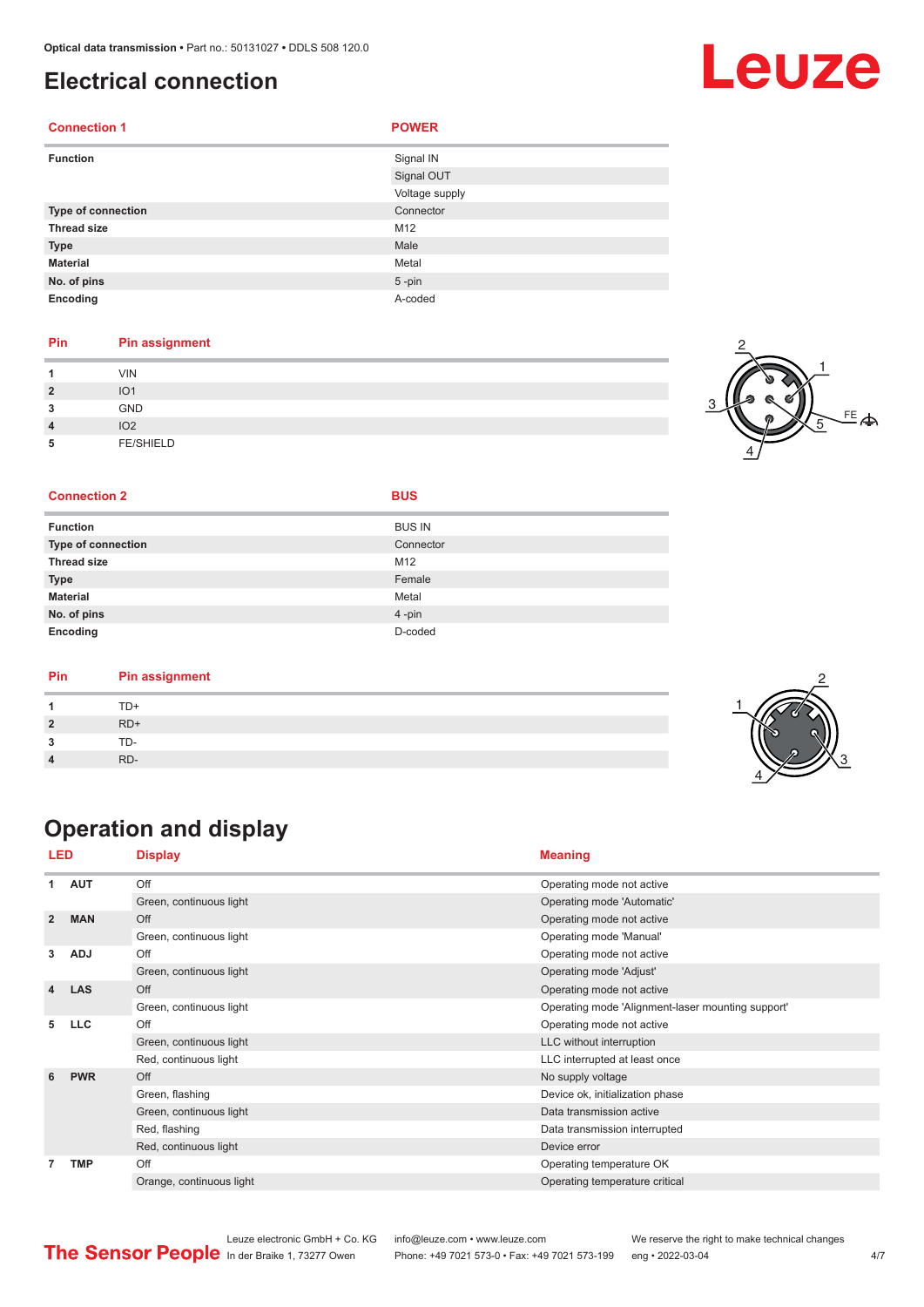## <span id="page-4-0"></span>**Operation and display**



| LED             |                                 | <b>Display</b>              | <b>Meaning</b>                                                |
|-----------------|---------------------------------|-----------------------------|---------------------------------------------------------------|
|                 | <b>TMP</b>                      | Red, continuous light       | Operating temperature exceeded or not met                     |
| 8               | <b>LSR</b>                      | Off                         | With function reserve                                         |
|                 |                                 | Orange, continuous light    | Device OK, warning set                                        |
| 9               | <b>FRE</b>                      | Off                         | Transmission frequency F1 preselected                         |
|                 |                                 | Green, continuous light     | Transmission frequency F2 preselected (factory setting)       |
| 10 <sup>1</sup> | <b>OLK</b>                      | Off                         | Fault                                                         |
|                 |                                 | Green, continuous light     | No data transmission                                          |
|                 |                                 | Orange, continuous light    | Data transmission active                                      |
| 11              | ERL                             | Off                         | Link OK                                                       |
|                 |                                 | Orange, continuous light    | Missing link (Ethernet cable connection) on the second device |
|                 |                                 | Red, continuous light       | No cable-connected link to the connected device               |
| 12              | <b>LINK</b>                     | Off                         | No cable-connected link to the connected device               |
|                 |                                 | Green, continuous light     | Link OK                                                       |
|                 |                                 | Orange, continuous light    | Data transmission active                                      |
| 13              | <b>SIGNAL</b><br><b>QUALITY</b> | 2 red, 2 orange and 4 green | Received signal level                                         |

## **Suitable transmitters**

| Part no. | <b>Designation</b>    | <b>Article</b>               | <b>Description</b>                                                                  |
|----------|-----------------------|------------------------------|-------------------------------------------------------------------------------------|
| 50131027 | <b>DDLS 508 120.0</b> | Optical data<br>transmission | Working range: 100  120,000 mm<br>Interface: Ethernet<br>Connection: Connector, M12 |

## **Part number code**

**STATE** 

Part designation: **DDLS 5XXX YYY.Z A B CC**

| <b>DDLS</b> | Optical transceiver for digital data transmission                                                                                                                                                                                                                         |
|-------------|---------------------------------------------------------------------------------------------------------------------------------------------------------------------------------------------------------------------------------------------------------------------------|
| 5XXX        | <b>Series</b><br>508i: without integrated web server for remote diagnostics<br>508i: with integrated web server for remote diagnostics<br>538: without integrated web server for remote diagnostics (EtherCAT)<br>548i: with integrated web server for remote diagnostics |
| <b>YYY</b>  | Range for data transmission in m                                                                                                                                                                                                                                          |
| z           | Frequency of the transmitter<br>0: Frequency F0<br>1: Frequency F1<br>2: Frequency F2<br>3: Frequency F3<br>4: Frequency F4                                                                                                                                               |
| A           | Option<br>L: integrated laser alignment aid (for transmitter/receiver)<br>n/a: standard                                                                                                                                                                                   |
| B           | <b>Special equipment</b><br>H: With heating<br>n/a: no special equipment                                                                                                                                                                                                  |
| CC          | Special equipment<br>W: transmission optics with larger opening angle (on request)<br>n/a: no special equipment                                                                                                                                                           |
| <b>Note</b> |                                                                                                                                                                                                                                                                           |



 $\&$  A list with all available device types can be found on the Leuze website at www.leuze.com.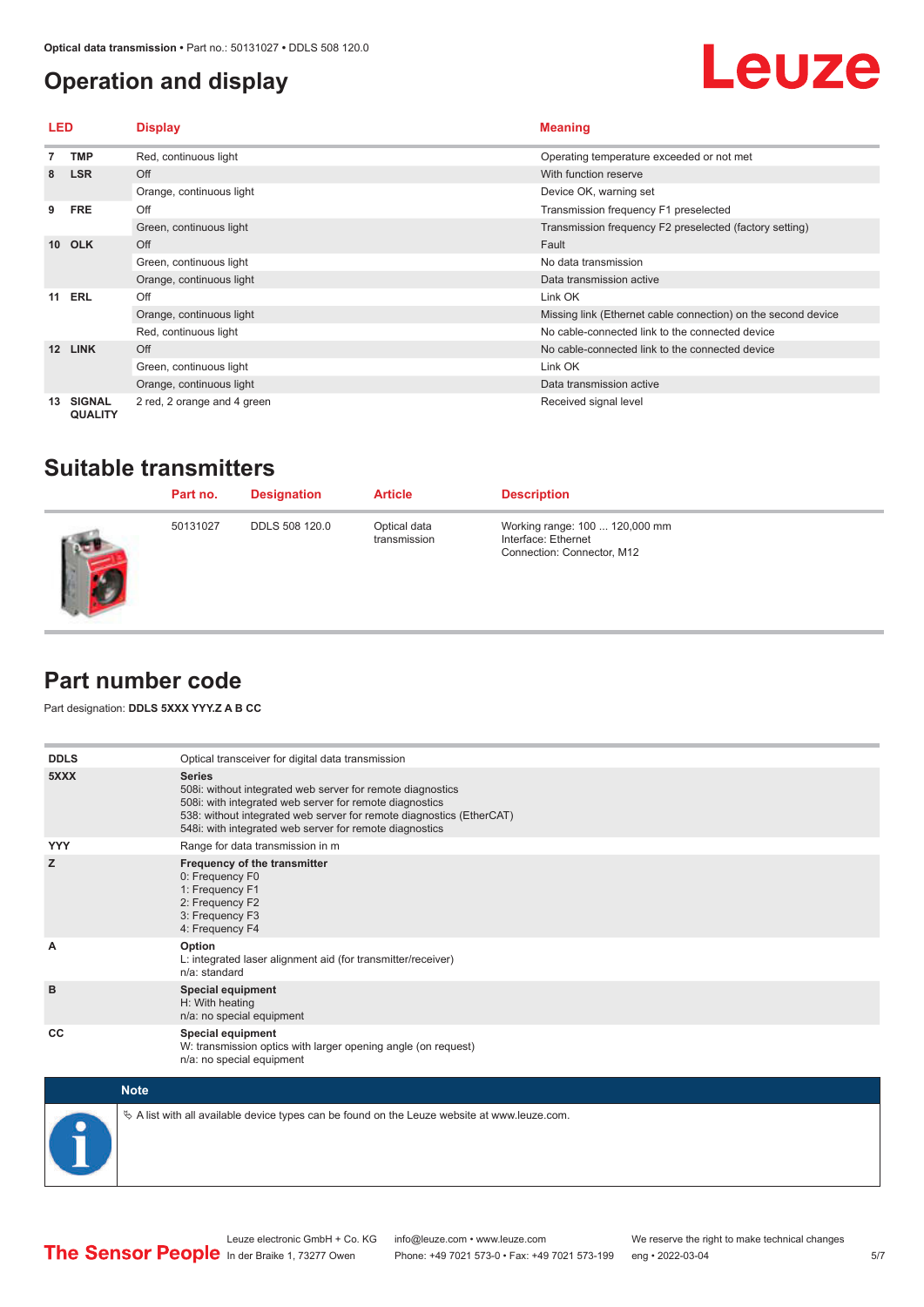## <span id="page-5-0"></span>**Notes**

# Leuze

### **Observe intended use!**

 $\%$  This product is not a safety sensor and is not intended as personnel protection.

 $\&$  The product may only be put into operation by competent persons.

 $\%$  Only use the product in accordance with its intended use.

|  | <b>For UL applications:</b>                                                                                                       |
|--|-----------------------------------------------------------------------------------------------------------------------------------|
|  | Vertal Code). For UL applications, use is only permitted in Class 2 circuits in accordance with the NEC (National Electric Code). |
|  |                                                                                                                                   |
|  | <b>ATTENTION! INVISIBLE LASER RADIATION - CLASS 1M LASER PRODUCT</b>                                                              |

### **Do not expose users of telescopic optics!**

The device satisfies the requirements of IEC 60825-1:2007 (EN 60825-1:2007) safety regulations for a product of **laser class 1M** as well as the U.S. 21 CFR 1040.10 regulations with deviations corresponding to "Laser Notice No. 50" from June 24, 2007.

#### $\%$  Do not expose users of telescopic optics!

The device satisfies the requirements of IEC 60825-1:2007 (EN 60825-1:2007) safety regulations for a product of **laser class 1M** as well as the U.S. 21 CFR 1040.10 regulations with deviations corresponding to "Laser Notice No. 50" from June 24, 2007.

- ª Looking into the beam path for extended periods using telescope optics may damage the eye's retina. Never look using telescope optics into the laser beam or in the direction of reflecting beams.
- ª CAUTION! The use of operating and adjusting devices other than those specified here or the carrying out of differing procedures may lead to dangerous exposure to radiation!

The use of optical instruments or devices (e.g., magnifying glasses, binoculars) in combination with the device increases the danger of eye damage.

 $\&$  Observe the applicable statutory and local laser protection regulations.

 $\%$  The device must not be tampered with and must not be changed in any way. There are no user-serviceable parts inside the device. Repairs must only be performed by Leuze electronic GmbH + Co. KG.

### **Accessories**

## Connection technology - Connection cables

|   |     | Part no. | <b>Designation</b>      | <b>Article</b>   | <b>Description</b>                                                                                                                                                                            |
|---|-----|----------|-------------------------|------------------|-----------------------------------------------------------------------------------------------------------------------------------------------------------------------------------------------|
| ≝ | WID | 50132079 | KD U-M12-5A-V1-<br>050  | Connection cable | Connection 1: Connector, M12, Axial, Female, A-coded, 5-pin<br>Connection 2: Open end<br>Shielded: No<br>Cable length: 5,000 mm<br>Sheathing material: PVC                                    |
|   |     | 50135074 | KS ET-M12-4A-P7-<br>050 | Connection cable | Suitable for interface: Ethernet<br>Connection 1: Connector, M12, Axial, Male, D-coded, 4-pin<br>Connection 2: Open end<br>Shielded: Yes<br>Cable length: 5,000 mm<br>Sheathing material: PUR |